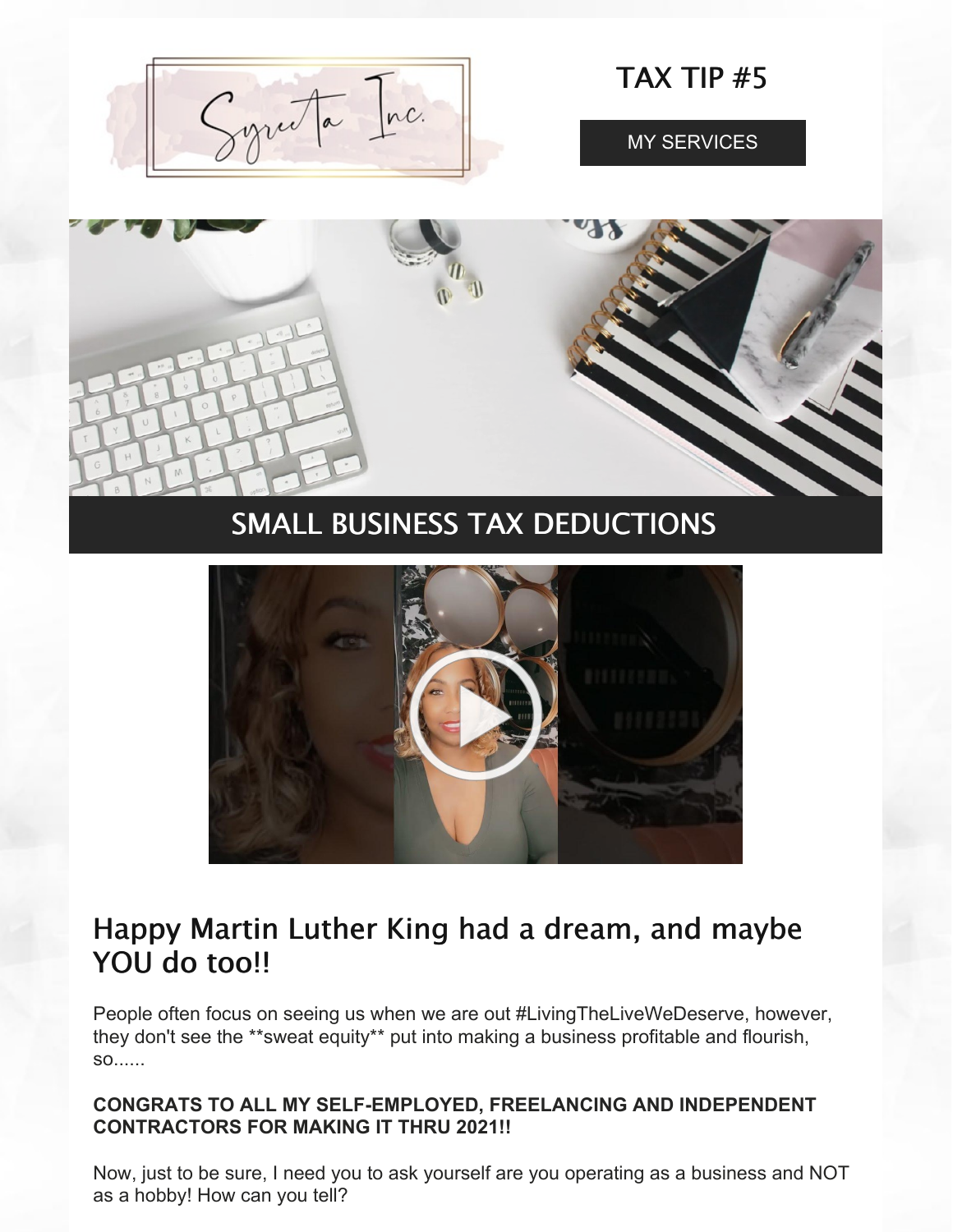**Hobby vs. Business.** Before you start taking any deductions, you need to determine if your "side-hustle" is a thriving new business or simply a hobby. If you have a business or when you start your own business, knowing the income tax implications of your decisions can save you money and headaches.

The IRS will view you as acting as a business if you have a reasonable expectation of earning a profit, as losses from a hobby are not tax-deductible. To demonstrate this, (and "CYA" cover your own A\$\$!) write out a business plan and document your marketing and management efforts. The IRS will presume that your activity is a business **IF** it makes a profit during at least three of the past five tax years.



# 9 THINGS TO CONSIDER

# **Here are nine things taxpayers must consider when determining if an activity is a hobby or a business:**

- Whether the activity is carried out in a businesslike manner and the taxpayer maintains complete and accurate books and records.
- Whether the time and effort the taxpayer puts into the activity show they intend to make it profitable.
- Whether they depend on income from the activity for their livelihood.
- Whether any losses are due to circumstances beyond the taxpayer's control or are normal for the startup phase of their type of business.
- Whether they change methods of operation to improve profitability.
- Whether the taxpayer and their advisors have the knowledge needed to carry out the activity as a successful business.
- Whether the taxpayer was successful in making a profit in similar activities in the past.
- Whether the activity makes a profit in some years and how much profit it makes.
- Whether the taxpayers can expect to make a future profit from the appreciation of the assets used in the activity.

# DID YOU KNOW YOUR BUSINESS STRUCTURE HAS AN AFFECT ON YOUR TAX IMPLICATIONS?

For those of you who incorporated knowing your correct business structure, whether, C or S Corp., LLC, or LLP can affect how much a business and its owners pay in taxes.

For instance, owners of sole proprietorships, partnerships such as limited liability partnerships (LLPs), limited liability companies (LLCs) or S corporations may be able to deduct up to 20% of their business income in calculating their individual tax obligation,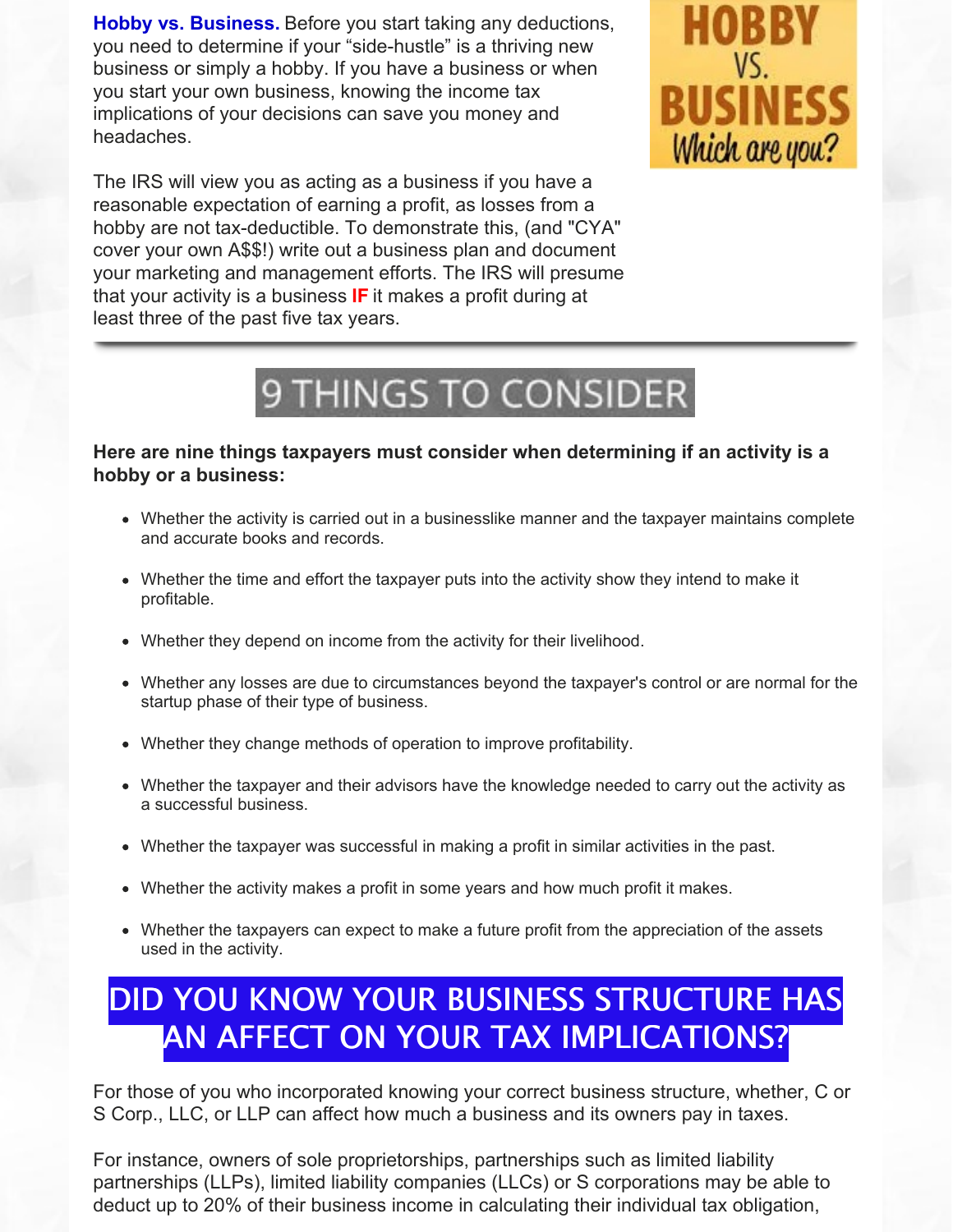under the Tax Cuts and Jobs Act, in a deduction that started in 2018 and will last through 2025 unless it is extended or noted otherwise.

If you are incorporated as a C-Corporation, the business is a tax entity unto itself, it pays its own income tax on any profits it earns. Then, when those profits are distributed to shareholders as dividends, those shareholders pay income tax on it through their individual tax returns. The C-Corporation would file a 1120C and any distributions shareholders receive will be reported on a K1 and that form is filed with your personal taxes.

This double taxation is one of the main tax drawbacks to the corporate business structure. Otherwise, if your business structure is that of sole-proprietorships, partnerships, or S-Corporations, these are all considered pass-through entities; they and their owners are the same tax entity in the eyes of the IRS, so income tax is only levied once. All profits "pass-through" the business to its owners, who pay income tax on that money when they file their personal tax returns.

With that being said Partnerships would file Form 1065 and the partnership will report each partner's share of profit and loss on Schedule K-1, which is then reported on their personal tax return. Similarly, an S-Corporation would file Form 1120-S, and shareholders of S corporations report the flow-through of income and losses on their personal tax returns and are assessed tax at their individual income tax rates via Schedule K-1.

This allows S-Corporations to avoid double taxation on the corporate income. However, S-Corporations are responsible for tax on certain built-in gains and passive income at the entity level.

These business structures are still responsible for reporting and paying any taxes at the state level. Also, federal and state taxes are separate from any annual filing fees required by the state to keep the corporation in good standing.



Once you've determined you are definitely acting as a business AND you know your business structure, I pray you were very good at documenting and keeping track of your income and expenses so that you can accurately report them to the IRS.

Being self-employed, an independent contractor, or incorporating comes freedom, responsibility, and YES!! lots of tax deductions that can add up to substantial tax savings!!

It's no secret that running a startup isn't cheap and that costs can add up quickly. Therefore, identifying valuable tax deductions early on can help to make sure that you aren't leaving money on the table. Luckily, I've curated a comprehensive list of startup tax deductions that you should know about *before* tax time.

When you do contract work or have your own small business, be sure you track EVERY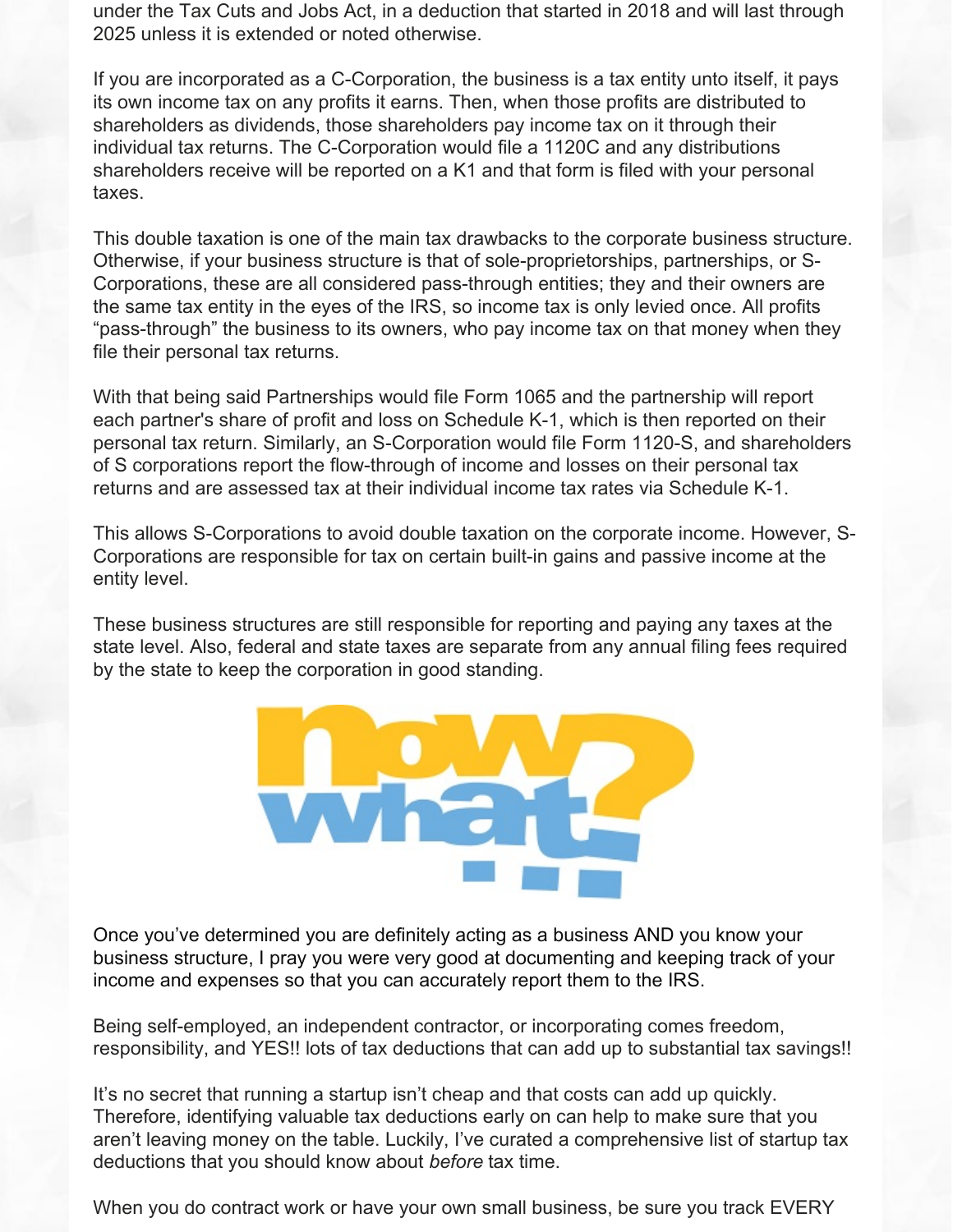business expense. Regardless of which expenses you discover you are able to write off, ALWAYS be diligent to keep accurate records.

This is January, so now is a great time to set up a successful system to save receipts, including e-mail receipts, mileage logs, and other expense records and files or log them so you have easy access to them at tax time. Doing so will not only give you peace of mind when it comes to filing your taxes but also facilitate a system that allows you to track changes from year to year.

I've also created quite a few individual worksheets for various industries (access them at **<http://syreeta.biz/worksheets.php>**) to assist with capturing your expenses, whether you are a start-up or established business.

For those with start-up costs, these include those incurred or paid while creating an active trade or business — or investigating the creation or acquisition of one. In general, start-up expenses include all amounts you spend to:

- Investigate the creation or acquisition of a business,
- Create a business, or
- Engage in a for-profit activity in anticipation of that activity becoming an active business.

Under the Internal Revenue Code, taxpayers can elect to deduct up to \$5,000 of business start-up and \$5,000 of organizational costs in the year the business begins. As you know, \$5,000 doesn't get you very far today! And the \$5,000 deduction is reduced dollar-fordollar by the amount by which your total start-up or organizational costs exceed \$50,000. Any remaining costs must be amortized over 180 months on a straight-line basis. This recovery period starts with the month the business begins to operate active trade or as a business.



# LIST OF SMALL BUSINESS TAX DEDUCTIONS

# **Advertising & Promotion**

Getting your name out there can cost an arm and a leg, but thankfully the money you spend on promotion is deductible. As long as you can prove they're related to your business, you can claim back any money spent on ordinary advertising and marketing purchases. This can include marking costs (ie. Facebook Ads), promotional materials (ie. business cards), and even website collateral (ie. domain names), as well as hiring a freelancer to design a business logo or sending thank you cards to clients.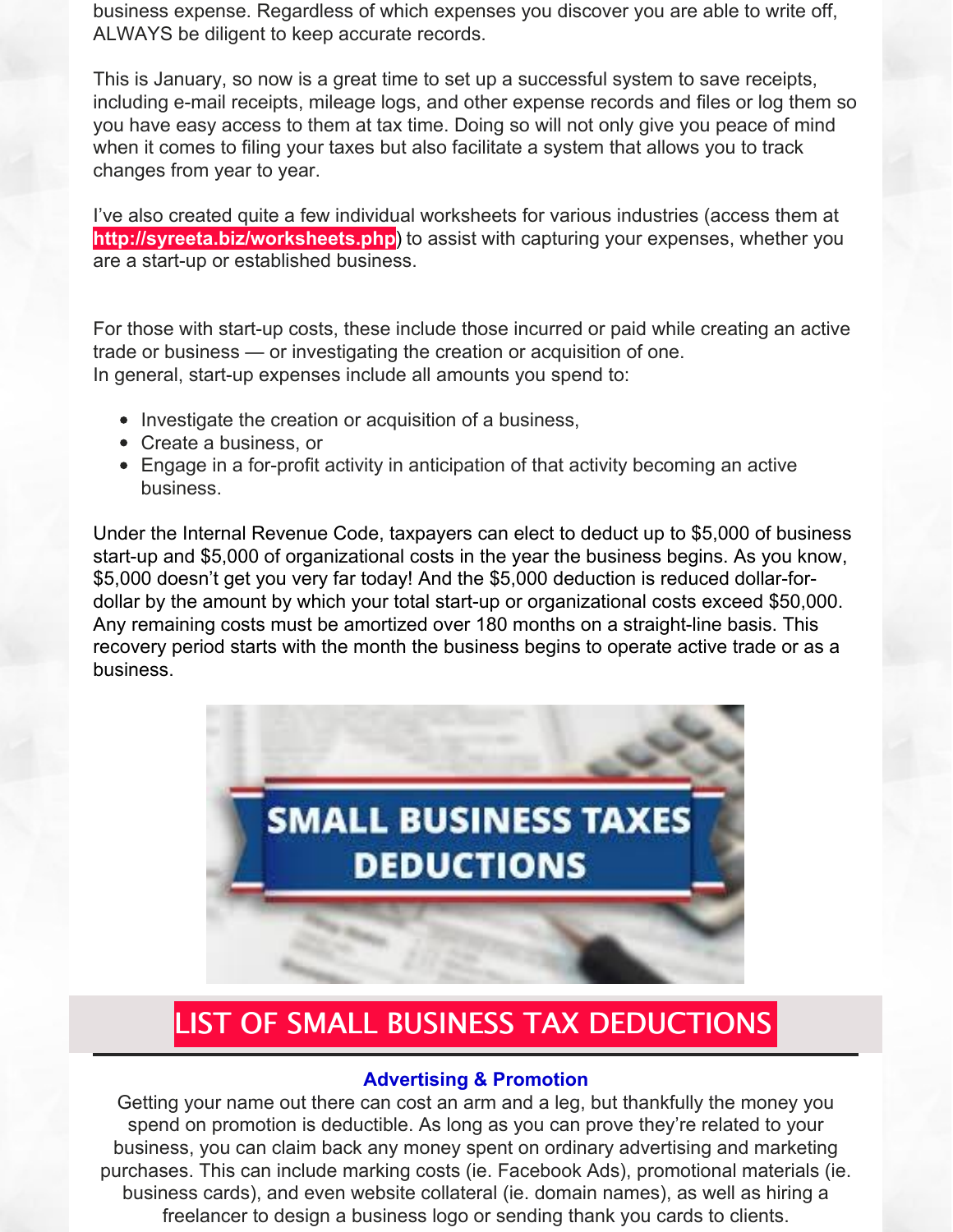### **Auto Expenses**

Even if your startup is entirely digital, you've likely logged a few miles in your car traveling to investor meetings or even running items to the post office. All of this business travel is deductible and can be done one of two ways. One option is to track your business mileage and take the mileage deduction at tax time (the IRS sets a standard mileage rate each year). Alternatively, you can write off a percentage of your total vehicle expenses. You can also deduct parking and toll fees. Keep a careful eye on that meter.

#### **Bad Debt**

If you've ever lent money to an employee or vendor without receiving it back, you can claim that back as 'bad debt'. You just need to be able to prove that it was business debt, rather than personal debt. The IRS defines bad debt as "a loss from the worthlessness of a debt that was either created or acquired in a trade or business or closely related to your trade or business when it became partly to totally worthless."

The following are examples of business bad debts (if previously included in income):

- Loans to clients, suppliers, distributors, and employees.
- Credit sales to customers.
- Business loan guarantees.

# **Bank Fees**

Whether it's bank fees, credit card fees, or loan fees, any of the extra charges associated with your business bank account and business loans are deductible.

#### **Business Entertainment**

Entertaining clients with meals and events? This, too, can be deducted if necessary to your business. Note that most meal costs are only deductible up to 50%. But certain types of meals, such as a meal provided at an office party, are 100% deductible. Be sure to save your receipts and note the business purpose of the meal in order to maximize this deduction.

## **Cost of Goods Sold (COGS)**

Cost of Goods Sold is an expense that you incur as a seller in the process of manufacturing or selling an item. In the case of tech startups, what's being sold is usually virtual. In this case, COGS is directly related to the application or product you're selling, rather than your operational costs. For instance, COGS could include software hosting costs.

#### **Charitable Contributions**

Any cash or in-kind donations made to charity are tax-deductible as long as the organization is categorized as a **501(c)(3) [non-profit](https://www.501c3.org/what-is-a-501c3/)**. In most cases, charities will provide you with a receipt so that you can write off the donation.

#### **Commissions**

If you're paying an affiliate or partner to promote your product or service, you can write off these commissions.

#### **Education**

Tech startups are known for their love of ongoing learning and training. Luckily, any reference materials (ie. books) or training programs (ie. online courses), are deductible expenses. This is true for both you and your employees, as long as the training is workrelated.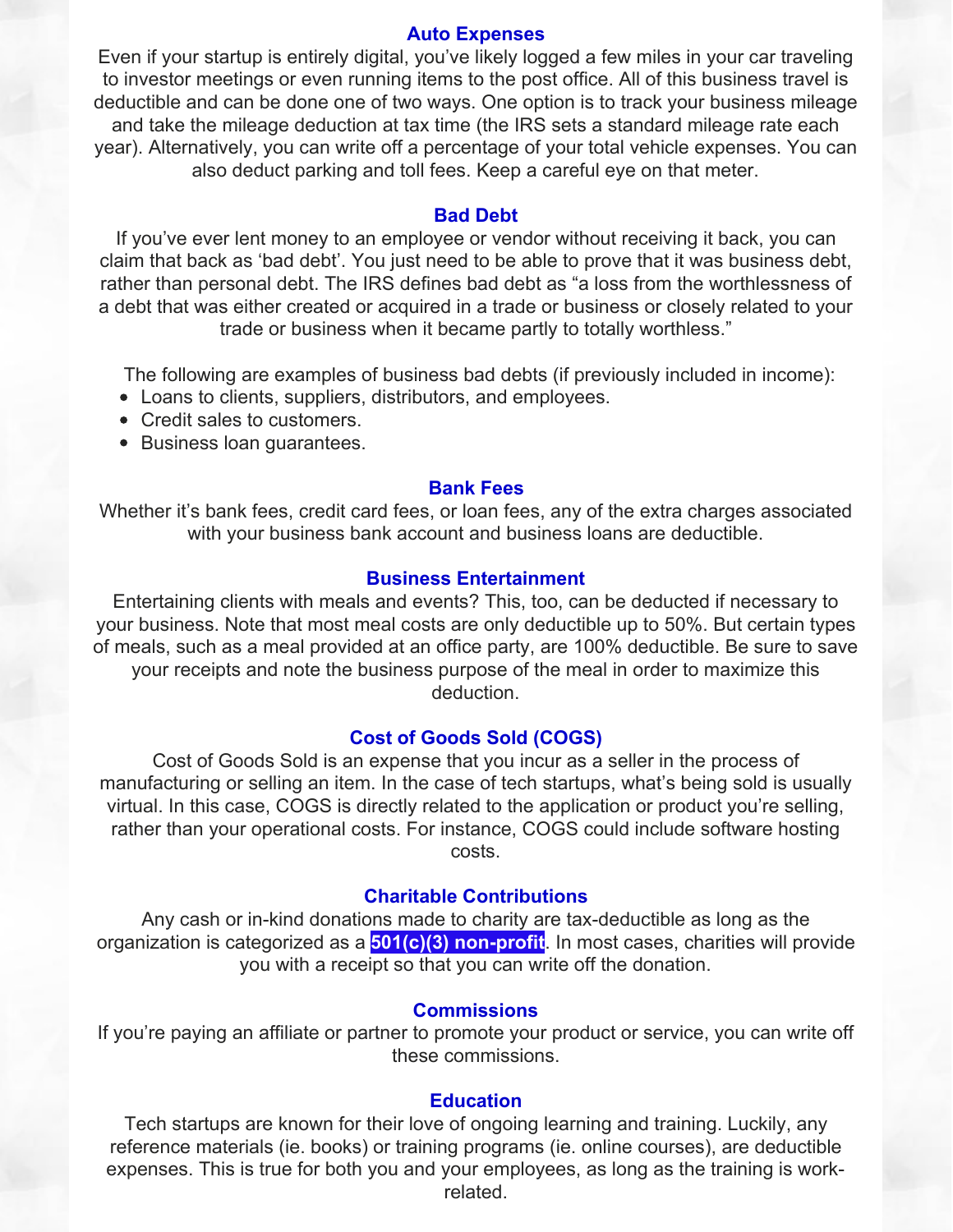#### **Equipment Purchases**

Equipment purchases is an obvious deduction that most startup founders know about. However, it is important to note that depending on the cost, the equipment will either be taken as an expense and written off in one tax year, or it will be taken as an asset and depreciated over several years. The depreciation method is used to allocate the cost of an asset over the lifetime of that asset. For instance, if you purchase a \$4,000 laptop and plan to use it for four years, the computer would depreciate \$1,000 per year. Therefore, you can claim that \$1,000 depreciation expense each year on your taxes.

If you're in your first year of running your business, you'll likely purchase a lot of equipment. In this case, it's best to speak to an accountant to know how to properly handle these kinds of startup tax deductions.

#### **Events**

Whether you host regular public events or you've simply held a few internal parties, many of the expenses related to those business events can be written off. This includes catering fees, venue rentals, and entertainment costs such as hiring a speaker.

### **Furniture & Decor**

Even if your office is fairly bare-bones, you'll still need a couple of key pieces of furniture for day-to-day operations. Just like equipment, furniture pieces such as chairs, desks, and whiteboards, can be written off as an expense or taken as a depreciating asset.

#### **Gifts**

If you sent gifts to your employees, customers, or affiliates, you can deduct up to \$25 per recipient per year. This means that if you reward your top salesperson with a \$50 gift card, you can deduct \$25 of that cost.

### **Home Office Deductions**

If you're an early-stage start-up, you may not have a dedicated office space yet. As a result, you probably spend a lot of time working out of your home. If this is your situation, there are two key deductions you'll want to pay attention to.

If you are primarily working out of your home, you can take advantage of the home office deduction as long as you meet the **[criteria](https://www.irs.gov/businesses/small-businesses-self-employed/home-office-deduction)** laid out by the IRS. First of all, you must be using a space in your home that is exclusively reserved for business purposes—it can't double as your living room. The home office space must also be used regularly for business purposes and not just an occasional conference call.

If your home office meets the above criteria, you'll need to divide your home office square footage by the full square footage of your home to get the deductible percentage of your home expenses. You can then write off a percentage of your rent or mortgage, your renters' or homeowners' insurance, your utilities, and any repairs to your home office.

# **Independent/Subcontractors**

If you hire a contractor to perform a service such as programming or graphic design, you may be eligible to claim fees of \$600 or more.

Do you use independent contractors or freelancers as a part of your labor force? The cost of hiring contracted labor is fully tax-deductible. Note that you must issue form MISC-1099 to any contract worker receiving \$600 0r more from you in a given tax year. If the employee is being paid via credit card or PayPal, the payment processor must issue the worker form 1099-K.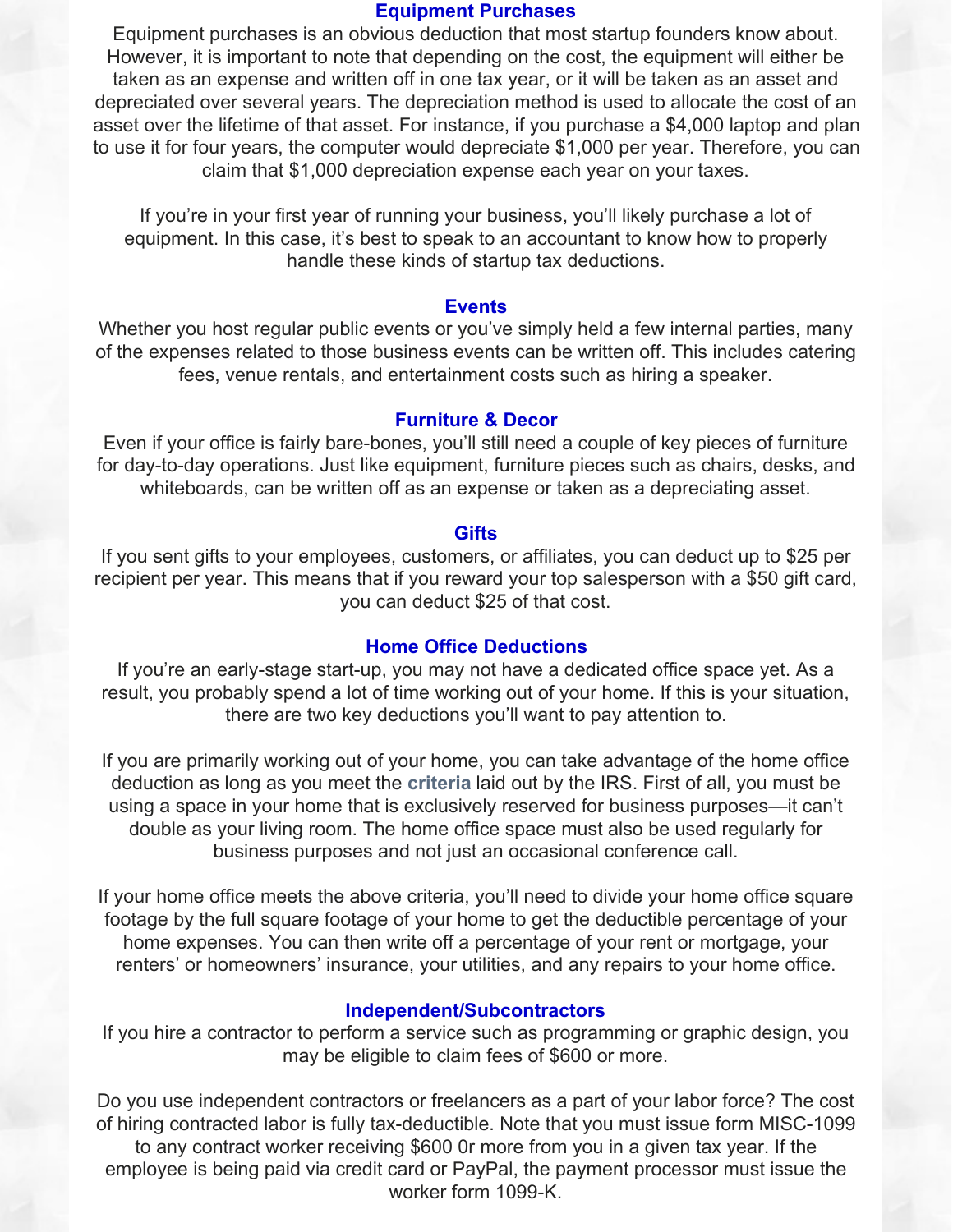#### **Insurance**

You've likely invested in some kind of insurance to protect your startup. You can write off the cost if the insurance is for general liability coverage, commercial property insurance, cyber liability insurance, or loss-of-income insurance.

Most businesses will take out some form of insurance. The cost of the business owner's health insurance, business continuation insurance, and the business owner's policy is all 100% deductible. Other types of deductible insurance policies include property insurance, liability coverage, malpractice insurance, workers' compensation costs, auto insurance, business-provided employee life insurance, and business interruption insurance.

Note that with health insurance, a small business may also qualify for up to a 50% tax credit under the qualified small employer health reimbursement arrangement (QSEHRA).

#### **Interest Expenses**

If you borrowed money to get your business up and running, you can write off the finance charges and business loan interest. If you have a small-business loan, you'll make interest payments on what you're borrowing from the lender. Those interest payments are usually fully tax-deductible as long as the loan is used to cover business expenses. To claim this deduction, the business owner must be legally liable for the debt, and the business owner and the lender must have a "debtor/creditor" relationship. In other words, the loan must be through a traditional lender, and not a friend or family member.

#### **Internet**

If you spend a lot of time working online from home, you can write off a percentage of your home internet bill. This percentage is based on how much internet is used for personal use versus business use.

#### **Inventory**

Some inventory-based businesses will manufacture products or purchase them for resale. If this is your business model, you can deduct the cost of your inventory or the cost of the goods you sell. You generally must value inventory at the beginning and end of each tax year to determine your cost of goods sold.

The following are types of expenses that go into figuring the cost of goods sold:

- The cost of products or raw materials, including freight.
- Storage.
- Direct labor costs (including contributions to pensions or annuity plans) for workers who produce the products.
- Factory overhead.

#### **Leasehold Improvements**

If you've made improvements to your commercial space, you can write off the costs of those renovations—as long as the improvement is attached to your business property. For instance, if you install a portable bookshelf, that's not a leasehold improvement. However, if you install built-in cabinets, paint the walls, put carpet down, or have the plumbing fixed, all of this is deductible. And just like equipment and furniture, leasehold improvements can be expensed in one tax year or taken as a depreciating asset.

# **Licenses & Permits**

One thing you've likely noticed as an entrepreneur is the number of licenses and permits required to get your business up an running. Whether it's a general business license or a health department permit, keep track of the costs and fees associated with each so that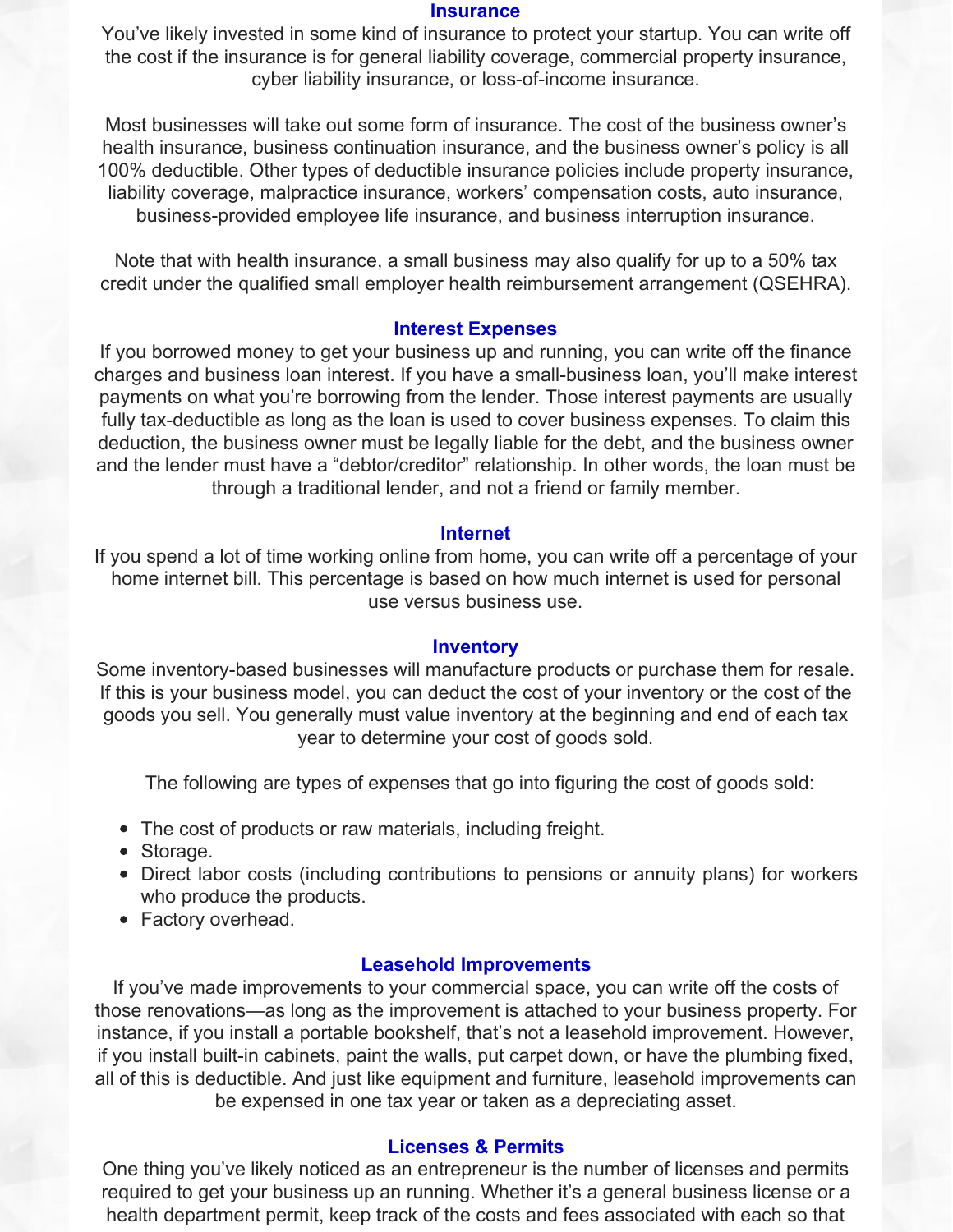you can deduct them during tax time.

#### **Marchant Processing Fees**

Much like bank fees, many of the fees associated with processing credit cards are deductible. This can include fees incurred using services such as PayPal, Stripe, Square, and others.

## **Meals**

While the above deductions are relatively straightforward, meals are where startup tax deductions begin to get a little bit complicated. Since the **Tax Cuts and [Jobs](https://www.irs.gov/pub/irs-pdf/p5318.pdf) Act** (TCJA) was signed into law on December 22nd, 2017, writing off meals has become the subject of much debate. In most cases, it appears that meals consumed with employees, while traveling, during work shifts, or with business clients, are 50% deductible. However, there are some grey areas, which is why it is best to check with an accountant before claiming any meal deductions.

It is also important to note that you can no longer write off the cost of entertaining a client. This means no more meetings at concerts or sports games unless you're willing to take on the cost yourself.

#### **Office Expenses**

Beyond furniture and equipment, there are a number of other office expenses you can deduct. For instance, you can deduct any ongoing software subscriptions for things like project management or accounting. You can also deduct basic office supplies such as pens, paper, printer ink, etc.. Paper, boxes, pens, staples… may be small, but they all cost money (which you can deduct from your taxes). Office furniture is also considered a type of office supplies, and can, therefore, be deducted just as you would deduct printer paper or cleaning products.

#### **Payroll Expenses**

There are a number of expenses related to running your company payroll that you can write off. Deductions include payroll service fees paid to the provider you use, workers' comp insurance, and local, state, and federal payroll taxes.

#### **Professional Fees Legal and Professional Fees**

If you ever need to hire a legal or accounting professional for your business, you can deduct 100% of their fees.

Any legal or professional consultations (ie. with an accountant) for your business are deductible.

#### **Research & Development (R&D)**

Innovation isn't cheap, but it's necessary for most startups to develop their product or technology. Fortunately, the **R&D tax [credit](https://www.irs.gov/pub/irs-pdf/i6765.pdf)** allows you to offset some of the costs associated with your R&D process. However, it's not as straightforward as you might think. In some cases, you can treat R&D costs as business expenses and deduct them in one tax year. You can also amortize your R&D costs and deduct the expenses over several years. In order to determine how to best write off your R&D costs, it's best to consult with an accountant.

#### **Rent**

Whether you're renting a dedicated office space or your company operates out of a shared co-working space, your rent is deductible.

# **Rent and Depreciation on Equipment and Machinery**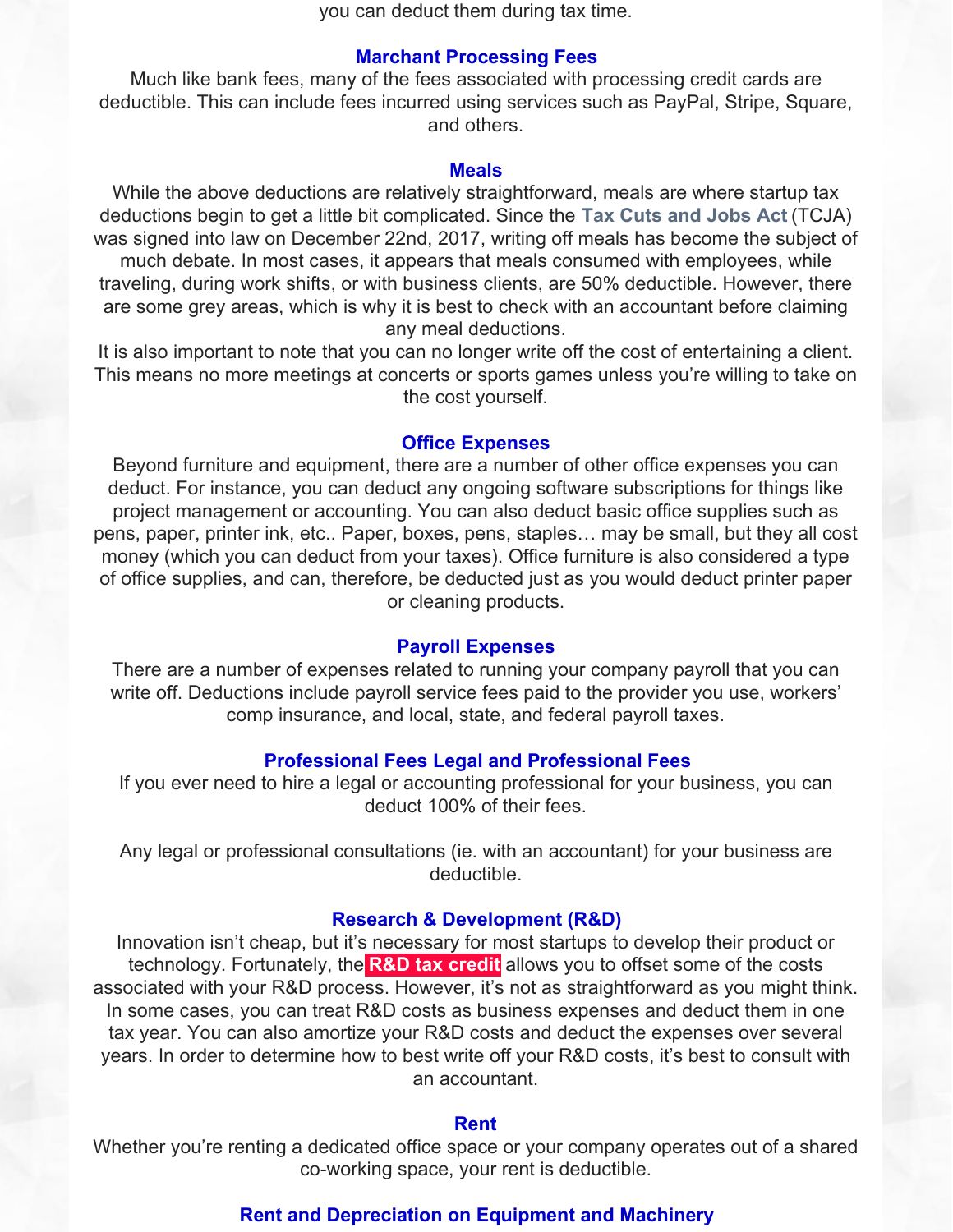If you lease equipment or machinery for your business you can fully deduct these costs. This can be anything from printers and copiers, to vans and trucks. You can also claim depreciation on equipment and machinery. However, these costs must be deducted over several years. In order to do this, you must claim a Section 179 deduction, which allows business owners to deduct up to \$1,020,000 from new or used property in service during the tax year.

If you own your home, you can claim a portion of your house insurance, property taxes, and mortgage interest, although you cannot claim the mortgage payments. If you rent your residence, you can claim a portion of the rent you pay.

If you use a specific room for business purposes, such as a home office, you can take the area of your workspace and divide it by the total area of your house.

For instance, suppose you have a home office that is 10 x 10 feet in a house that's 1,800 square feet. Then, the allowable portion of business-use-of-home expenses would be: 100 divided by  $1,800 = 5\%$ . The personal use portion would be = 95%.

# **Repairs & Maintenance**

Just like rent, any ongoing maintenance for your office space (ie. janitorial services) is deductible.

# **Salaries & Benefits**

In general, your employee wages are fully deductible. This includes bonuses and commissions. Employee gifts are 100% deductible up to \$25 per year, per employee, according to IRS Publication 463. However, this deduction does not apply to sole proprietors, partners, and LLC members, because these individuals are not considered employees.

You can also deduct certain employee benefit programs, like insurance, education assistance, dependent care assistance, life insurance adoption assistance, or qualified retirement plan accounts. For self-employed individuals, contributions to their own retirement plans are personal deductions claimed on Form 1040. The amounts you are able to claim will likely be in relation to the size of your company and your total earnings.

# **Software Subscription**

If you've bought or downloaded software for your business, this can be deducted. These types of expenses can be claimed under "Other Common Business Expenses>Other Miscellaneous Expenses" on your Schedule C tax form

#### **Taxes**

As strange as it sounds, the taxes you incur from just running your business are deductible. These taxes might be federal, state, and local income, real estate, or sales taxes. Your employer taxes, such as the employer share of FICA, FUTA, and state unemployment taxes, are also fully deductible.

#### **Telephone & Communications**

The cost of a landline telephone or VoIP service for your office is deductible.

## **Travel**

As long as your trip has a business purpose, you can write off most travel expenses. This means you can deduct airfare, ground transportation, and lodging. If you're frequently on the go, you should definitely look into deducting your travel expenses. For a business expense to qualify as travel, it must be away from the city or area in which you conduct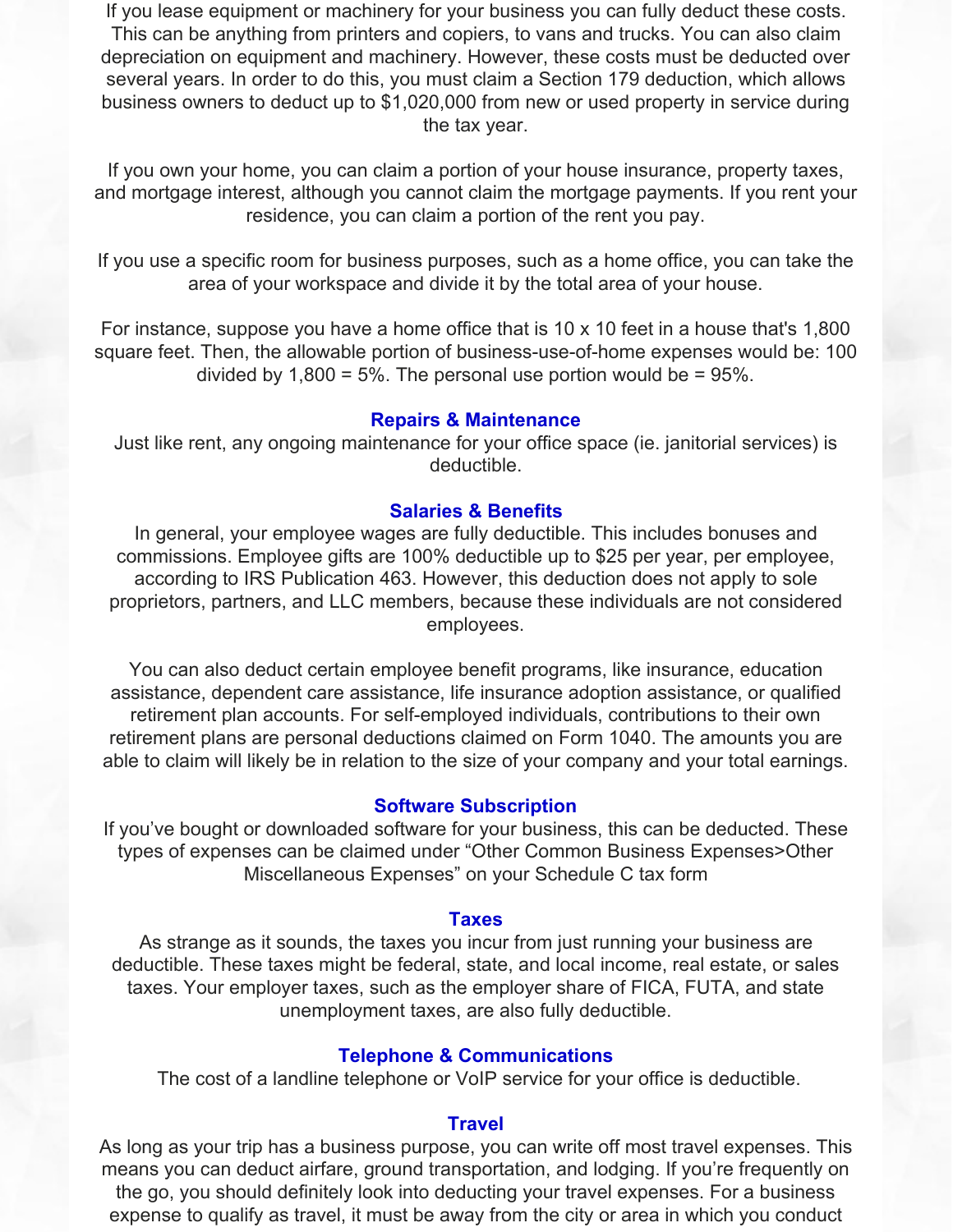business. You must also be away from your tax home for longer than a full workday. Types of deductible travel expenses include airfare, tolls, taxis, and lodging.

# **Utilities**

Any utility bills for your office are deductible. This includes utilities such as heat, water, garbage, security systems, internet, etc.

While the above list is not completely exhaustive, it should provide you with a much better understanding of the tax deductions that you can take advantage of. Of course, it's important to keep in mind that a deductible expense is only good if you can actually prove that you spent money on what you said you did. In other words, careful record-keeping is paramount when it comes to backing up those claims and keeping the IRS happy.



# **Here are six key points the IRS would like you to know about self-employment and self-employment taxes:**

- Self-employment income can include pay that you receive for part-time work you do out of your home. This could include income you earn in addition to your regular job.
- Self-employed individuals file a Schedule C, Profit or Loss from Business, or Schedule C-EZ, Net Profit from Business, with their Form 1040.
- If you are self-employed, you generally have to pay self-employment tax as well as income tax. Self-employment tax includes Social Security and Medicare taxes. You figure this tax using Schedule SE, Self-Employment Tax.
- If you are self-employed you may have to make estimated tax payments. People typically make estimated tax payments to pay taxes on income that is not subject to withholding. If you do not make estimated tax payments, you may have to pay a penalty when you file your income tax return. The underpayment of estimated tax penalty applies if you do not pay enough taxes during the year.
- When you file your tax return, you can deduct some business expenses for the costs you paid to run your trade or business. You can deduct most business expenses in full, but some costs must be 'capitalized.' This means you can deduct a portion of the expense each year over a period of years.
- You may deduct only the costs that are both ordinary and necessary. An ordinary expense is one that is common and accepted in your industry. A necessary expense is one that is helpful and appropriate for your trade or business.

Still have questions, don't hesitate to call or email me.

In the meantime, have a blessed, productive and prosperous day!

Xo,

# Syreeta~

# [Syreeta](https://www.syreeta.biz/) Inc Chicago , IL 60649

[Contact](https://www.syreeta.biz/contact)